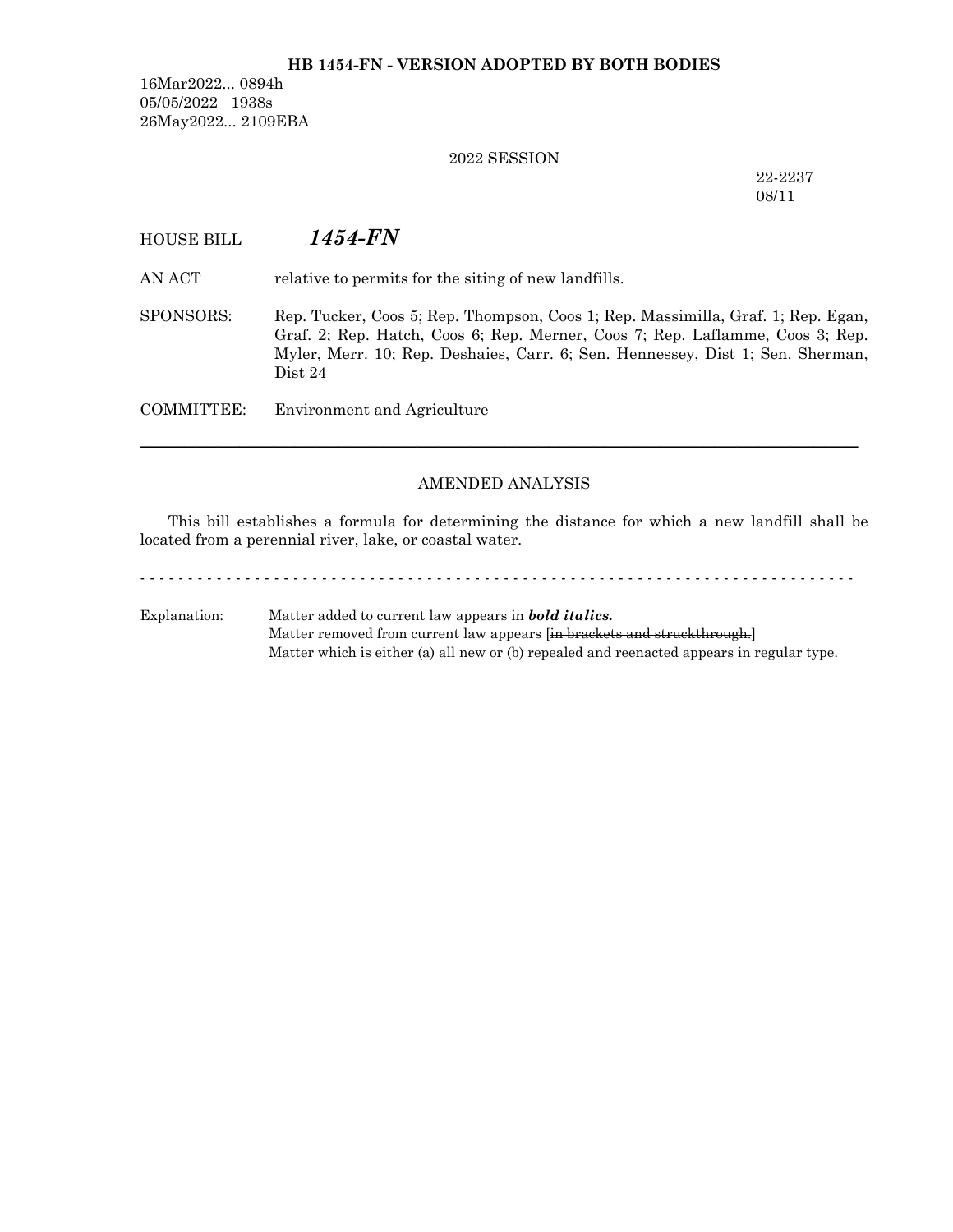#### **HB 1454-FN - VERSION ADOPTED BY BOTH BODIES**

16Mar2022... 0894h 05/05/2022 1938s 26May2022... 2109EBA 22-2237

08/11

#### STATE OF NEW HAMPSHIRE

*In the Year of Our Lord Two Thousand Twenty Two*

AN ACT relative to permits for the siting of new landfills.

*Be it Enacted by the Senate and House of Representatives in General Court convened:*

1 Statement of Purpose. The protection of perennial rivers, lakes, and coastal waters from contamination is in the public interest of the state of New Hampshire. Therefore, the setback from a proposed landfill to such a water body should be sufficient to prevent groundwater contaminated by a leak, spill, or other failure from reaching the waterbody before remedial action can be implemented. A period of 5 years should be sufficient to detect and map a failure, assess appropriate remediation, meet engineering and regulatory requirements, and initiate the remedy. 1 2 3 4 5 6

2 New Paragraph; Landfill Permits; Groundwater Protection. Amend RSA 149-M:9 by inserting after paragraph XV the following new paragraph: 7 8

XVI.(a) The department shall establish a site-specific setback distance for any proposed new landfill from any perennial river, lake, or coastal water of New Hampshire, as defined in RSA 483- B:4, XVI. The setback distance shall be sufficient to prevent any contaminated groundwater at any part of the actual solid waste disposal area from reaching any perennial river, lake, or coastal water of New Hampshire within 5 years. The setback distance shall be calculated as follows: 9 10 11 12 13

(1) The applicant shall hire an independent hydrogeologist at the applicant's expense, to estimate based upon adequate and representative on-site field testing, the seepage velocity of groundwater in both surficial geological deposits and in bedrock. The maximum seepage velocity shall be the highest rate estimated for any test site in the disposal area. 14 15 16 17

(2) The 5-year distance-of-travel estimate shall be calculated by multiplying the maximum seepage velocity, in units of feet per year, by 5 years. 18 19

(3) The setback from any perennial river, lake, or coastal water of New Hampshire shall be the greater of the 5-year distance-of-travel estimate calculated in subparagraph (2) or 200 20 21

22

feet.

(b) No permit shall be issued by any division of the department for siting a new landfill that fails to conform with the setback distance as calculated using the method set forth in subparagraph (a). 23 24 25

(c) Nothing in this paragraph shall be construed to prohibit the expansion of any landfills that are in operation at the time this paragraph takes effect. 26 27

(d) The department may adopt rules under RSA 541-A to allow for the use of project improvement allowances that may enable a project to meet the minimum 5-year setback, even if it is 28 29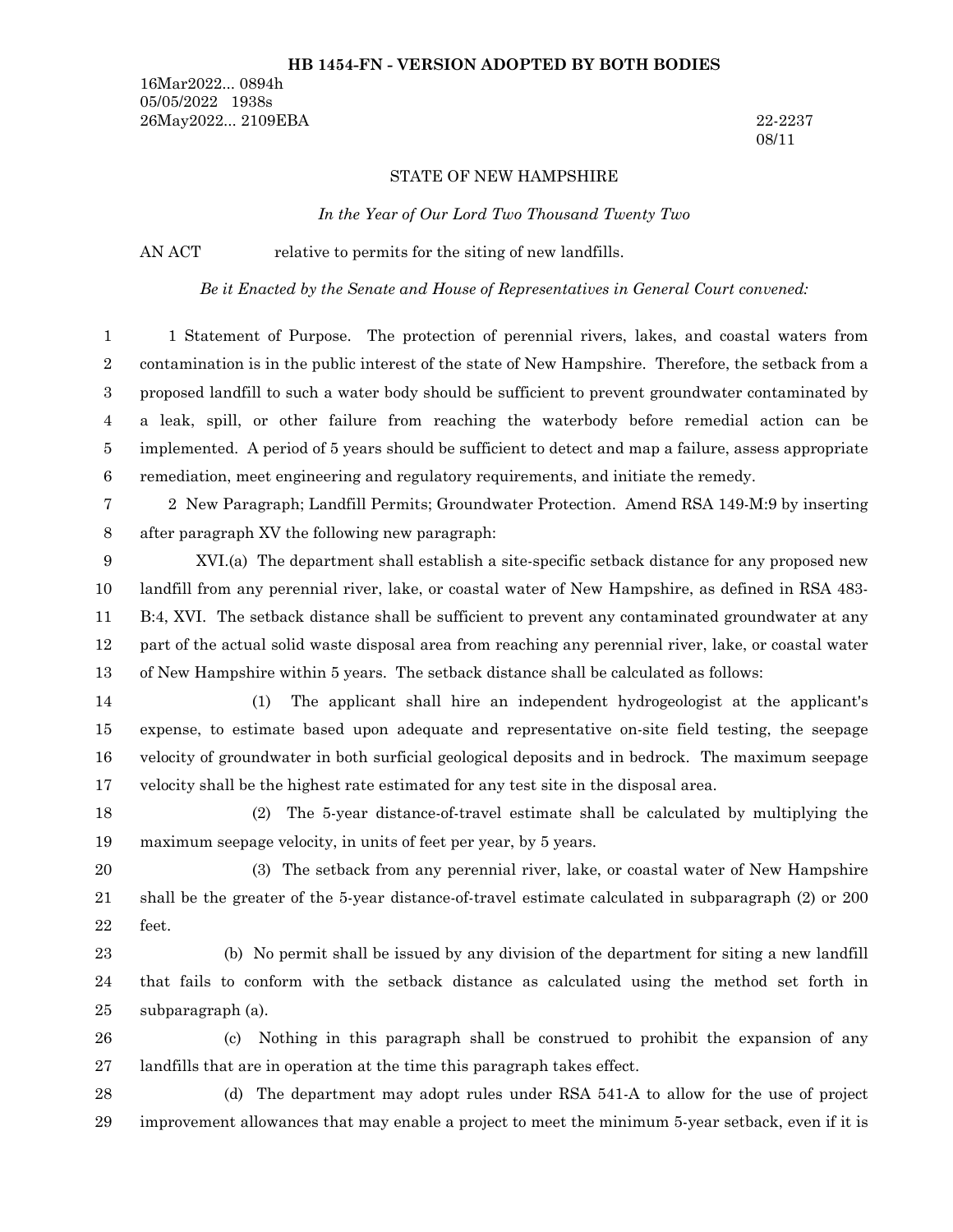### **HB 1454-FN - VERSION ADOPTED BY BOTH BODIES - Page 2 -**

located less than the 5-year distance-of-travel estimate from a surface water body. One or more allowances, of one additional year each, may be added to the calculated travel time, based on specific additional control technology, monitoring programs, or funding guarantees that the department believes may increase the effective safety of the project. In no case, however, shall any one project receive more than 3 additional years added to its calculated travel time. 1 2 3 4 5

3 Effective Date. This act shall take effect upon its passage. 6